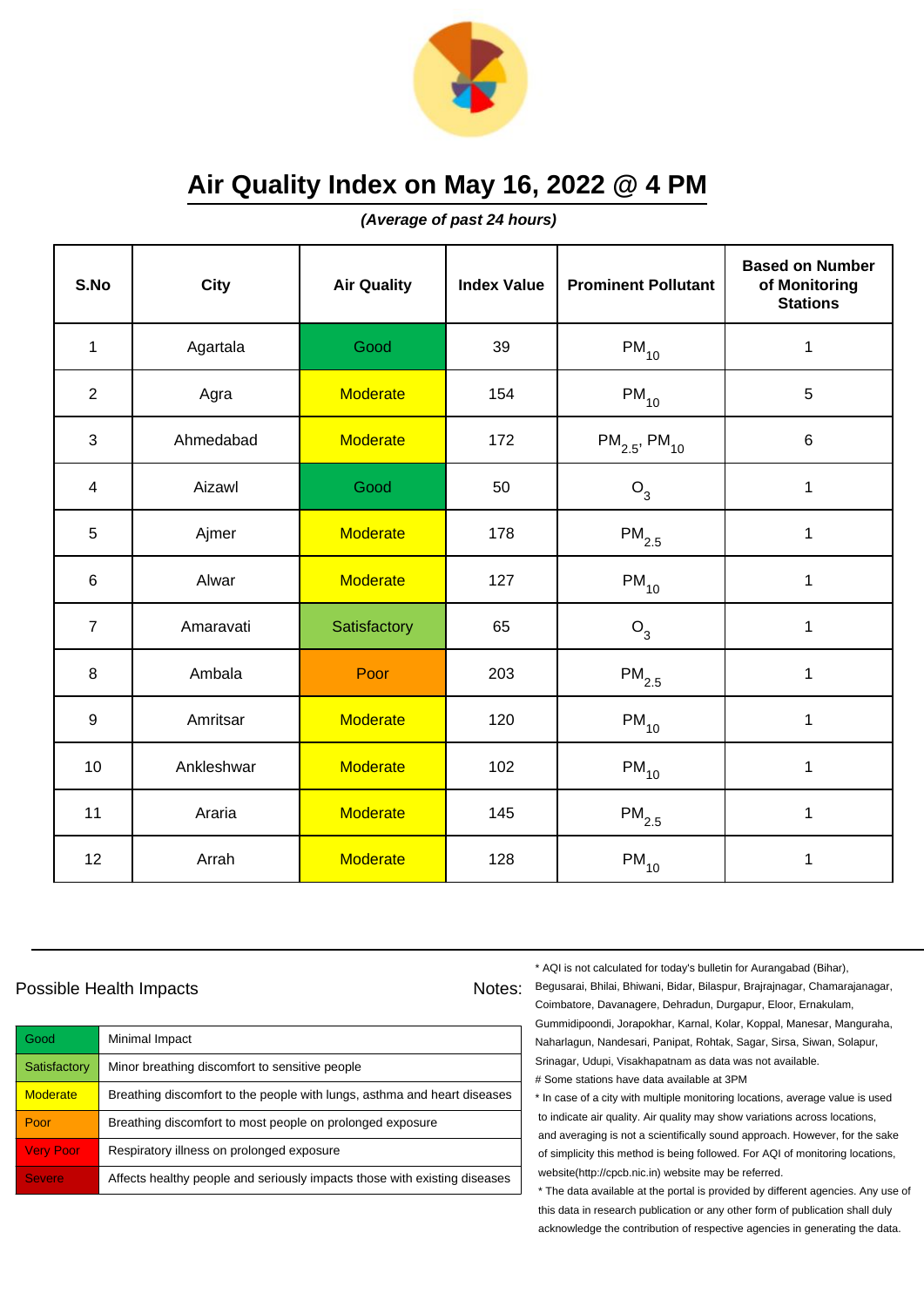

**(Average of past 24 hours)**

| S.No | <b>City</b>                 | <b>Air Quality</b> | <b>Index Value</b> | <b>Prominent Pollutant</b> | <b>Based on Number</b><br>of Monitoring<br><b>Stations</b> |
|------|-----------------------------|--------------------|--------------------|----------------------------|------------------------------------------------------------|
| 13   | Asansol                     | Satisfactory       | 69                 | NO <sub>2</sub>            | 1                                                          |
| 14   | Aurangabad<br>(Maharashtra) | Satisfactory       | 99                 | $PM_{10}$                  | 1                                                          |
| 15   | Baddi                       | <b>Moderate</b>    | 174                | $PM_{10}$                  | 1                                                          |
| 16   | Bagalkot                    | Good               | 50                 | $\mathsf{PM}_{2.5}$        | 1                                                          |
| 17   | Baghpat                     | <b>Moderate</b>    | 183                | $PM_{10}$                  | $\mathbf{1}$                                               |
| 18   | Bahadurgarh                 | Poor               | 288                | $PM_{10}$                  | 1                                                          |
| 19   | Ballabgarh                  | <b>Moderate</b>    | 144                | $PM_{10}$                  | 1                                                          |
| 20   | <b>Bathinda</b>             | <b>Moderate</b>    | 114                | $PM_{10}$                  | 1                                                          |
| 21   | Bengaluru                   | Satisfactory       | 84                 | $PM_{10}$ , CO             | 5                                                          |
| 22   | <b>Bettiah</b>              | <b>Moderate</b>    | 168                | $PM_{10}$                  | 1                                                          |
| 23   | Bhagalpur                   | <b>Moderate</b>    | 134                | $CO, PM_{10}$              | $\overline{2}$                                             |
| 24   | <b>Bhiwadi</b>              | <b>Very Poor</b>   | 309                | $\mathsf{PM}_{2.5}$        | 1                                                          |

## Possible Health Impacts

| Good             | Minimal Impact                                                            |
|------------------|---------------------------------------------------------------------------|
| Satisfactory     | Minor breathing discomfort to sensitive people                            |
| <b>Moderate</b>  | Breathing discomfort to the people with lungs, asthma and heart diseases  |
| Poor             | Breathing discomfort to most people on prolonged exposure                 |
| <b>Very Poor</b> | Respiratory illness on prolonged exposure                                 |
| <b>Severe</b>    | Affects healthy people and seriously impacts those with existing diseases |

\* AQI is not calculated for today's bulletin for Aurangabad (Bihar),

Notes: Begusarai, Bhilai, Bhiwani, Bidar, Bilaspur, Brajrajnagar, Chamarajanagar, Coimbatore, Davanagere, Dehradun, Durgapur, Eloor, Ernakulam, Gummidipoondi, Jorapokhar, Karnal, Kolar, Koppal, Manesar, Manguraha, Naharlagun, Nandesari, Panipat, Rohtak, Sagar, Sirsa, Siwan, Solapur, Srinagar, Udupi, Visakhapatnam as data was not available. # Some stations have data available at 3PM

> \* In case of a city with multiple monitoring locations, average value is used to indicate air quality. Air quality may show variations across locations, and averaging is not a scientifically sound approach. However, for the sake of simplicity this method is being followed. For AQI of monitoring locations, website(http://cpcb.nic.in) website may be referred.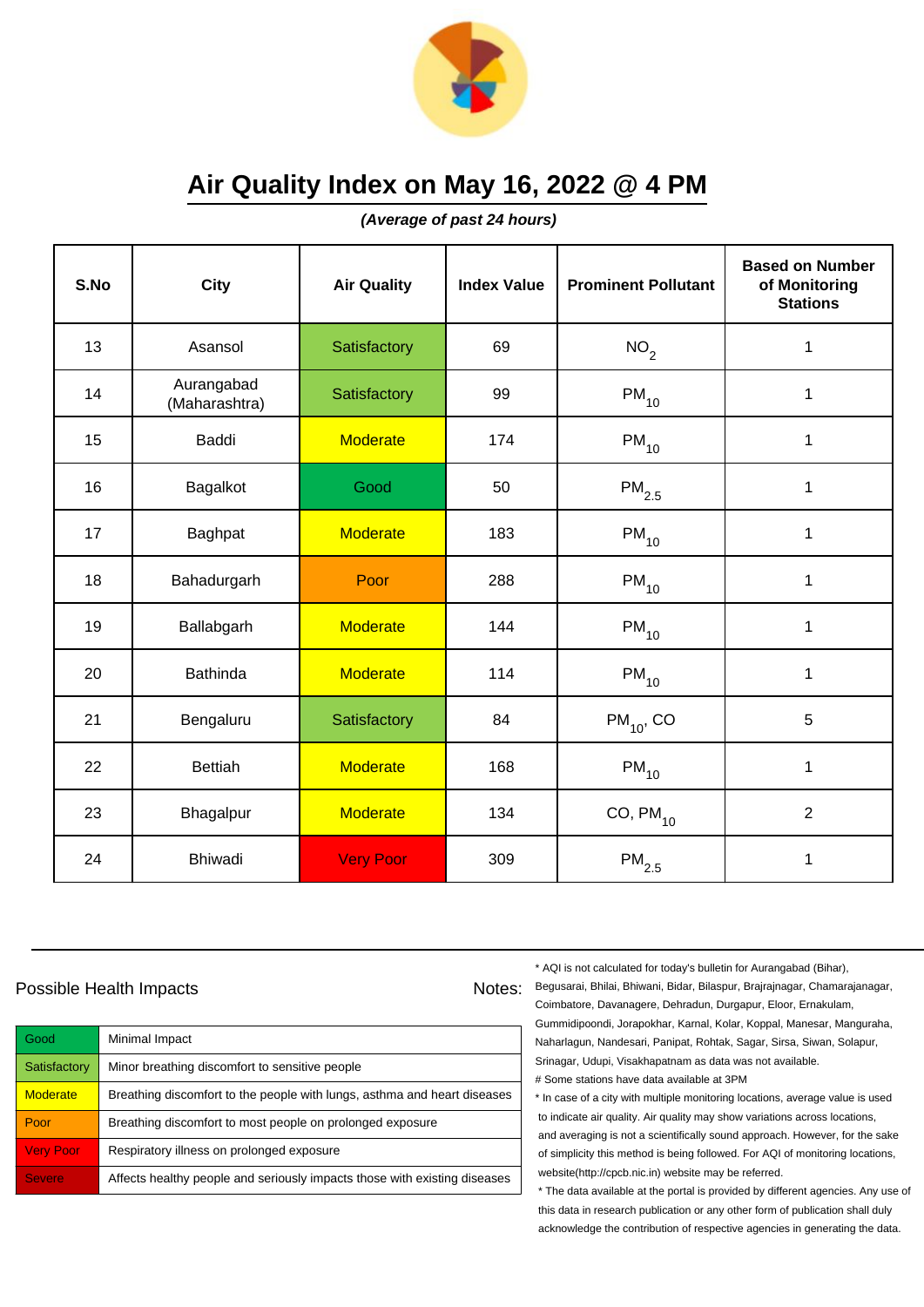

**(Average of past 24 hours)**

| S.No | City                | <b>Air Quality</b> | <b>Index Value</b> | <b>Prominent Pollutant</b> | <b>Based on Number</b><br>of Monitoring<br><b>Stations</b> |
|------|---------------------|--------------------|--------------------|----------------------------|------------------------------------------------------------|
| 25   | <b>Bhopal</b>       | <b>Moderate</b>    | 148                | $PM_{10}$                  | 1                                                          |
| 26   | <b>Bihar Sharif</b> | Poor               | 290                | $PM_{10}$                  | 1                                                          |
| 27   | Bulandshahr         | <b>Very Poor</b>   | 324                | $PM_{10}$                  | 1                                                          |
| 28   | <b>Buxar</b>        | Poor               | 202                | $\mathsf{PM}_{2.5}$        | 1                                                          |
| 29   | Chandigarh          | <b>Moderate</b>    | 191                | $O_3$ , PM <sub>10</sub>   | 3                                                          |
| 30   | Chandrapur          | Satisfactory       | 96                 | $PM_{10}$                  | $\overline{2}$                                             |
| 31   | Charkhi Dadri       | Poor               | 254                | $PM_{10}$                  | $\mathbf{1}$                                               |
| 32   | Chennai             | Satisfactory       | 52                 | $CO, PM_{10}$              | 5                                                          |
| 33   | Chhapra             | Poor               | 209                | $PM_{10}$                  | $\mathbf 1$                                                |
| 34   | Chikkaballapur      | Satisfactory       | 80                 | $PM_{10}$                  | 1                                                          |
| 35   | Chikkamagaluru      | Good               | 49                 | $PM_{10}$                  | 1                                                          |
| 36   | Damoh               | Satisfactory       | 65                 | $\mathsf{PM}_{10}$         | 1                                                          |

## Possible Health Impacts

| Good             | Minimal Impact                                                            |
|------------------|---------------------------------------------------------------------------|
| Satisfactory     | Minor breathing discomfort to sensitive people                            |
| <b>Moderate</b>  | Breathing discomfort to the people with lungs, asthma and heart diseases  |
| Poor             | Breathing discomfort to most people on prolonged exposure                 |
| <b>Very Poor</b> | Respiratory illness on prolonged exposure                                 |
| <b>Severe</b>    | Affects healthy people and seriously impacts those with existing diseases |

\* AQI is not calculated for today's bulletin for Aurangabad (Bihar),

Notes: Begusarai, Bhilai, Bhiwani, Bidar, Bilaspur, Brajrajnagar, Chamarajanagar, Coimbatore, Davanagere, Dehradun, Durgapur, Eloor, Ernakulam, Gummidipoondi, Jorapokhar, Karnal, Kolar, Koppal, Manesar, Manguraha, Naharlagun, Nandesari, Panipat, Rohtak, Sagar, Sirsa, Siwan, Solapur, Srinagar, Udupi, Visakhapatnam as data was not available. # Some stations have data available at 3PM

> \* In case of a city with multiple monitoring locations, average value is used to indicate air quality. Air quality may show variations across locations, and averaging is not a scientifically sound approach. However, for the sake of simplicity this method is being followed. For AQI of monitoring locations, website(http://cpcb.nic.in) website may be referred.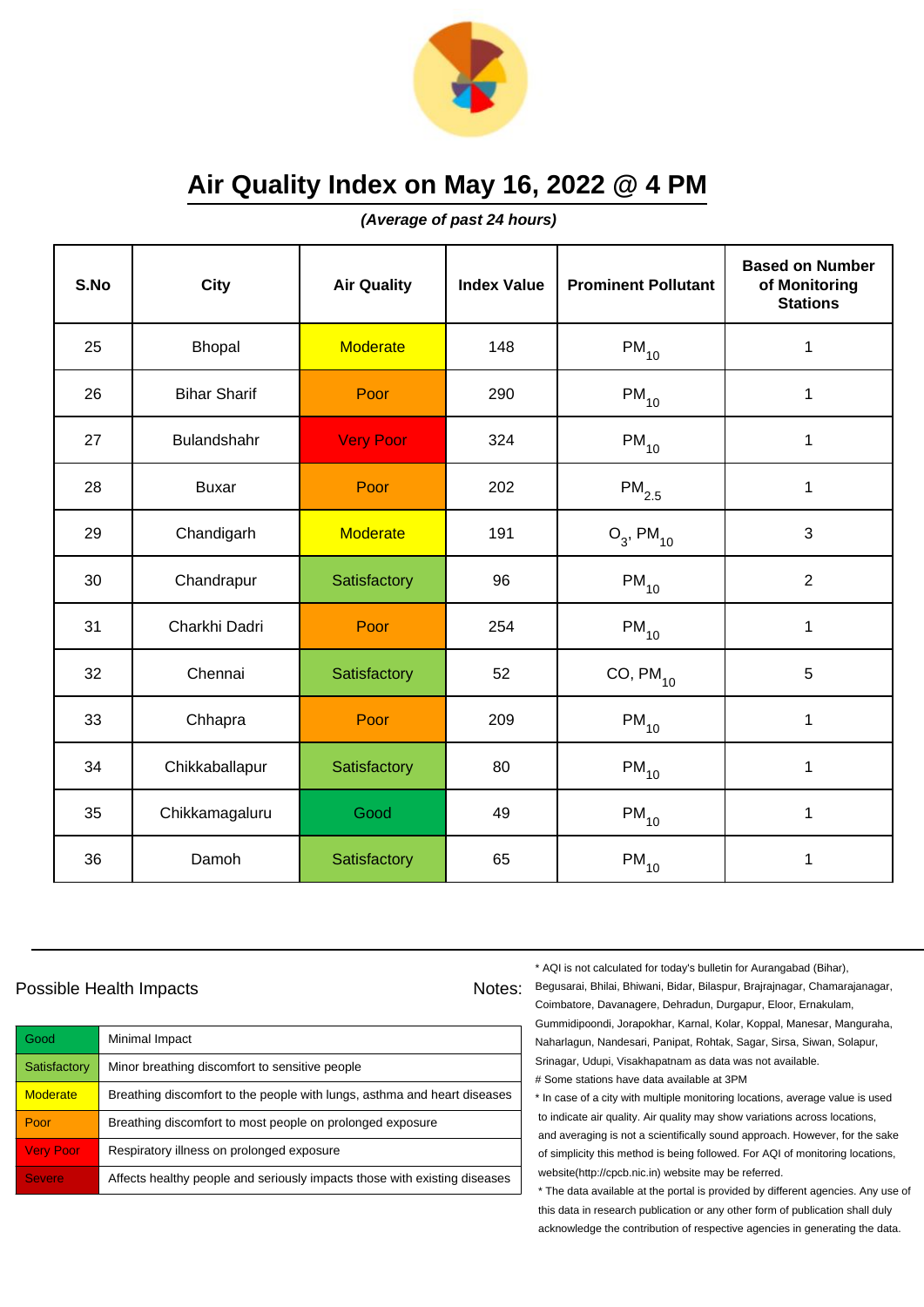

**(Average of past 24 hours)**

| S.No | City        | <b>Air Quality</b> | <b>Index Value</b> | <b>Prominent Pollutant</b>    | <b>Based on Number</b><br>of Monitoring<br><b>Stations</b> |
|------|-------------|--------------------|--------------------|-------------------------------|------------------------------------------------------------|
| 37   | Darbhanga   | <b>Moderate</b>    | 121                | $PM_{10}$                     | $\mathbf 1$                                                |
| 38   | Delhi       | Poor               | 297                | $PM_{10}$                     | 31                                                         |
| 39   | Dewas       | <b>Moderate</b>    | 129                | $PM_{10}$                     | 1                                                          |
| 40   | Dharuhera   | <b>Very Poor</b>   | 333                | $PM_{10}$                     | $\mathbf 1$                                                |
| 41   | Faridabad   | Poor               | 288                | $PM_{10}$ , $PM_{2.5}$        | 3                                                          |
| 42   | Fatehabad   | Poor               | 280                | $\mathsf{PM}_{2.5}$           | $\mathbf 1$                                                |
| 43   | Firozabad   | <b>Moderate</b>    | 160                | $PM_{10}$                     | $\mathbf{1}$                                               |
| 44   | Gadag       | Good               | 45                 | $PM_{2.5}$                    | 1                                                          |
| 45   | Gandhinagar | Poor               | 202                | $PM_{2.5}$ , PM <sub>10</sub> | 3                                                          |
| 46   | Gangtok     | Good               | 34                 | $PM_{10}$                     | $\mathbf 1$                                                |
| 47   | Gaya        | <b>Moderate</b>    | 107                | $PM_{2.5}$ , PM <sub>10</sub> | $\overline{2}$                                             |
| 48   | Ghaziabad   | <b>Very Poor</b>   | 322                | $\mathsf{PM}_{10}$            | $\overline{\mathbf{4}}$                                    |

## Possible Health Impacts Notes:

Good Minimal Impact Satisfactory | Minor breathing discomfort to sensitive people  $M$ oderate  $\blacksquare$  Breathing discomfort to the people with lungs, asthma and heart diseases **Poor** Breathing discomfort to most people on prolonged exposure Very Poor Respiratory illness on prolonged exposure Severe **Affects healthy people and seriously impacts those with existing diseases** 

\* AQI is not calculated for today's bulletin for Aurangabad (Bihar),

Begusarai, Bhilai, Bhiwani, Bidar, Bilaspur, Brajrajnagar, Chamarajanagar, Coimbatore, Davanagere, Dehradun, Durgapur, Eloor, Ernakulam, Gummidipoondi, Jorapokhar, Karnal, Kolar, Koppal, Manesar, Manguraha, Naharlagun, Nandesari, Panipat, Rohtak, Sagar, Sirsa, Siwan, Solapur, Srinagar, Udupi, Visakhapatnam as data was not available. # Some stations have data available at 3PM

\* In case of a city with multiple monitoring locations, average value is used to indicate air quality. Air quality may show variations across locations, and averaging is not a scientifically sound approach. However, for the sake of simplicity this method is being followed. For AQI of monitoring locations, website(http://cpcb.nic.in) website may be referred.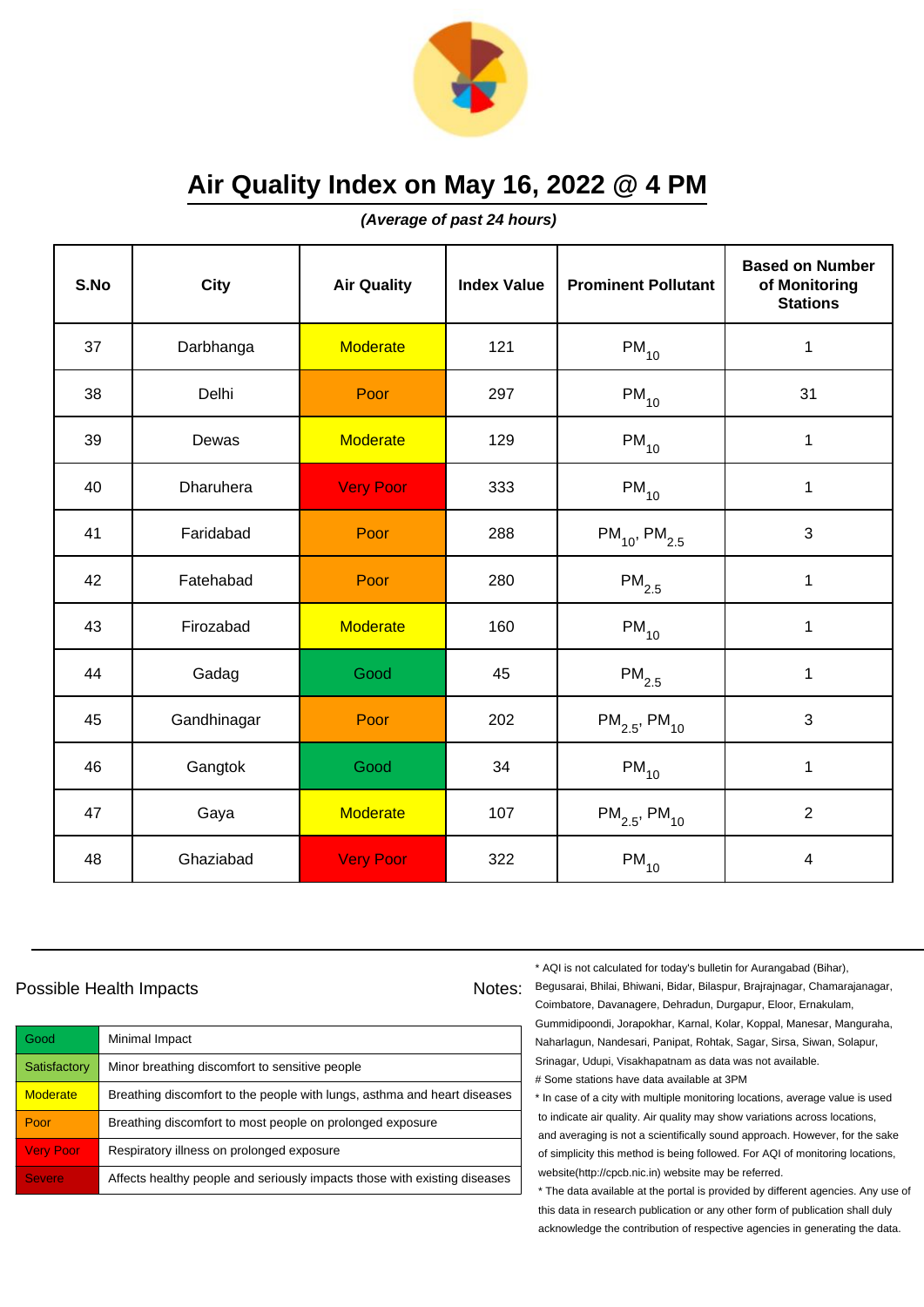

**(Average of past 24 hours)**

| S.No | <b>City</b>          | <b>Air Quality</b> | <b>Index Value</b> | <b>Prominent Pollutant</b>    | <b>Based on Number</b><br>of Monitoring<br><b>Stations</b> |
|------|----------------------|--------------------|--------------------|-------------------------------|------------------------------------------------------------|
| 49   | Gorakhpur            | Satisfactory       | 57                 | $O_3$                         | 1                                                          |
| 50   | <b>Greater Noida</b> | <b>Very Poor</b>   | 366                | $PM_{10}$                     | 2                                                          |
| 51   | Gurugram             | Poor               | 285                | $PM_{10}$ , PM <sub>2.5</sub> | $\mathbf{3}$                                               |
| 52   | Guwahati             | Good               | 34                 | $O_3$ , PM <sub>2.5</sub>     | $\overline{2}$                                             |
| 53   | Gwalior              | <b>Moderate</b>    | 186                | $PM_{10}$                     | $\mathbf{1}$                                               |
| 54   | Hajipur              | Satisfactory       | 92                 | $PM_{10}$                     | 1                                                          |
| 55   | Haldia               | Good               | 44                 | $PM_{10}$                     | $\mathbf{1}$                                               |
| 56   | Hapur                | Poor               | 277                | $PM_{10}$                     | 1                                                          |
| 57   | Hassan               | Satisfactory       | 91                 | $PM_{10}$                     | $\mathbf 1$                                                |
| 58   | Haveri               | Satisfactory       | 86                 | $PM_{10}$                     | $\mathbf{1}$                                               |
| 59   | Hisar                | Poor               | 260                | $PM_{10}$                     | 1                                                          |
| 60   | Howrah               | Good               | 46                 | $\mathsf{PM}_{10}$            | $\overline{2}$                                             |

## Possible Health Impacts Notes:

Good Minimal Impact Satisfactory | Minor breathing discomfort to sensitive people  $M$ oderate  $\blacksquare$  Breathing discomfort to the people with lungs, asthma and heart diseases **Poor** Breathing discomfort to most people on prolonged exposure Very Poor Respiratory illness on prolonged exposure Severe **Affects healthy people and seriously impacts those with existing diseases**  \* AQI is not calculated for today's bulletin for Aurangabad (Bihar),

Begusarai, Bhilai, Bhiwani, Bidar, Bilaspur, Brajrajnagar, Chamarajanagar, Coimbatore, Davanagere, Dehradun, Durgapur, Eloor, Ernakulam, Gummidipoondi, Jorapokhar, Karnal, Kolar, Koppal, Manesar, Manguraha, Naharlagun, Nandesari, Panipat, Rohtak, Sagar, Sirsa, Siwan, Solapur, Srinagar, Udupi, Visakhapatnam as data was not available. # Some stations have data available at 3PM

\* In case of a city with multiple monitoring locations, average value is used to indicate air quality. Air quality may show variations across locations, and averaging is not a scientifically sound approach. However, for the sake of simplicity this method is being followed. For AQI of monitoring locations, website(http://cpcb.nic.in) website may be referred.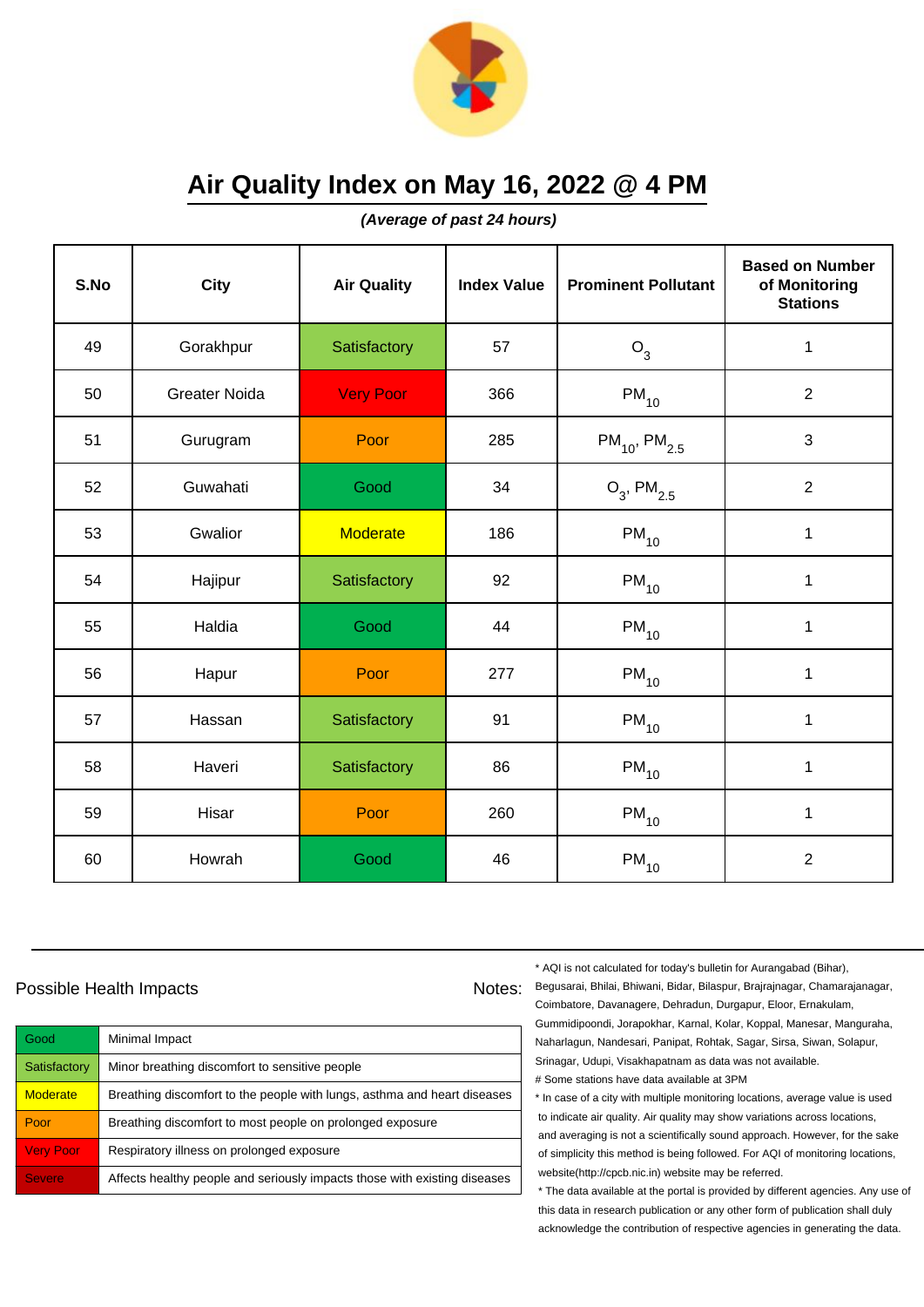

**(Average of past 24 hours)**

| S.No | City      | <b>Air Quality</b> | <b>Index Value</b> | <b>Prominent Pollutant</b>    | <b>Based on Number</b><br>of Monitoring<br><b>Stations</b> |
|------|-----------|--------------------|--------------------|-------------------------------|------------------------------------------------------------|
| 61   | Hubballi  | Satisfactory       | 93                 | $PM_{10}$                     | $\mathbf 1$                                                |
| 62   | Hyderabad | Satisfactory       | 82                 | $PM_{10}$ , PM <sub>2.5</sub> | 5                                                          |
| 63   | Imphal    | Good               | 35                 | $PM_{10}$                     | 1                                                          |
| 64   | Indore    | <b>Moderate</b>    | 138                | $PM_{10}$                     | $\mathbf{1}$                                               |
| 65   | Jabalpur  | <b>Moderate</b>    | 157                | $PM_{10}$                     | $\mathbf{1}$                                               |
| 66   | Jaipur    | <b>Moderate</b>    | 198                | $PM_{2.5}$ , PM <sub>10</sub> | $\overline{2}$                                             |
| 67   | Jalandhar | <b>Moderate</b>    | 115                | $\mathsf{PM}_{2.5}$           | $\mathbf{1}$                                               |
| 68   | Jhansi    | <b>Moderate</b>    | 142                | $PM_{10}$                     | 1                                                          |
| 69   | Jind      | Poor               | 282                | $PM_{2.5}$                    | $\mathbf 1$                                                |
| 70   | Jodhpur   | Poor               | 243                | $PM_{10}$                     | $\mathbf 1$                                                |
| 71   | Kaithal   | Poor               | 249                | $\mathsf{PM}_{2.5}$           | 1                                                          |
| 72   | Kalaburgi | Satisfactory       | 93                 | $PM_{10}$                     | 1                                                          |

## Possible Health Impacts

| Good             | Minimal Impact                                                            |
|------------------|---------------------------------------------------------------------------|
| Satisfactory     | Minor breathing discomfort to sensitive people                            |
| <b>Moderate</b>  | Breathing discomfort to the people with lungs, asthma and heart diseases  |
| Poor             | Breathing discomfort to most people on prolonged exposure                 |
| <b>Very Poor</b> | Respiratory illness on prolonged exposure                                 |
| <b>Severe</b>    | Affects healthy people and seriously impacts those with existing diseases |

\* AQI is not calculated for today's bulletin for Aurangabad (Bihar),

Notes: Begusarai, Bhilai, Bhiwani, Bidar, Bilaspur, Brajrajnagar, Chamarajanagar, Coimbatore, Davanagere, Dehradun, Durgapur, Eloor, Ernakulam, Gummidipoondi, Jorapokhar, Karnal, Kolar, Koppal, Manesar, Manguraha, Naharlagun, Nandesari, Panipat, Rohtak, Sagar, Sirsa, Siwan, Solapur, Srinagar, Udupi, Visakhapatnam as data was not available. # Some stations have data available at 3PM

> \* In case of a city with multiple monitoring locations, average value is used to indicate air quality. Air quality may show variations across locations, and averaging is not a scientifically sound approach. However, for the sake of simplicity this method is being followed. For AQI of monitoring locations, website(http://cpcb.nic.in) website may be referred.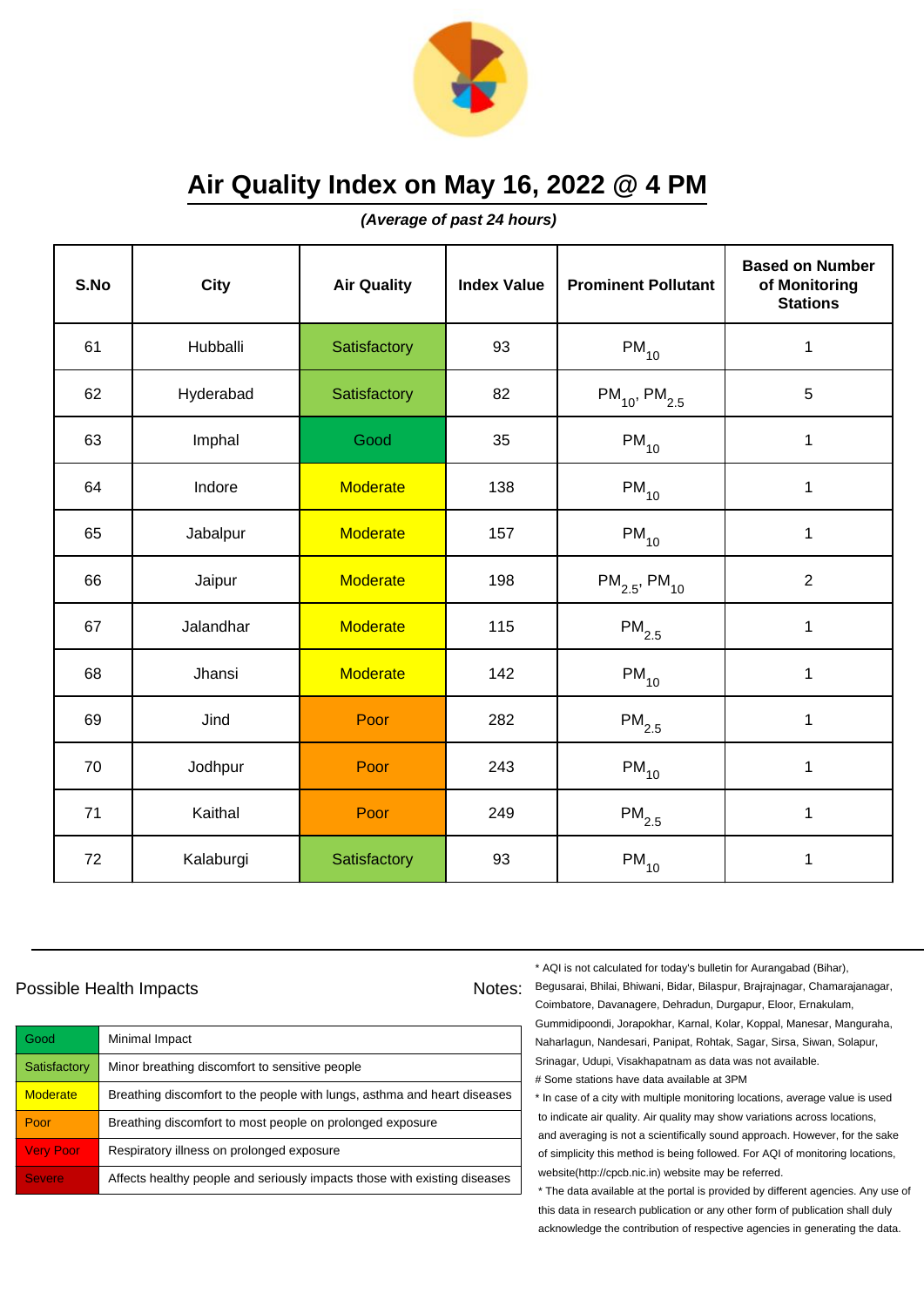

**(Average of past 24 hours)**

| S.No | City       | <b>Air Quality</b> | <b>Index Value</b> | <b>Prominent Pollutant</b>                 | <b>Based on Number</b><br>of Monitoring<br><b>Stations</b> |
|------|------------|--------------------|--------------------|--------------------------------------------|------------------------------------------------------------|
| 73   | Kalyan     | <b>Moderate</b>    | 110                | $PM_{10}$                                  | $\mathbf 1$                                                |
| 74   | Kannur     | Satisfactory       | 89                 | $PM_{10}$                                  | 1                                                          |
| 75   | Kanpur     | <b>Moderate</b>    | 144                | $PM_{2.5}$ , PM <sub>10</sub>              | 3                                                          |
| 76   | Katihar    | <b>Moderate</b>    | 103                | $PM_{10}$                                  | $\mathbf{1}$                                               |
| 77   | Katni      | Poor               | 207                | $PM_{10}$                                  | $\mathbf{1}$                                               |
| 78   | Khanna     | <b>Moderate</b>    | 145                | $\mathsf{PM}_{10}$                         | $\mathbf{1}$                                               |
| 79   | Kishanganj | <b>Moderate</b>    | 104                | $O_3$                                      | $\mathbf{1}$                                               |
| 80   | Kochi      | Satisfactory       | 86                 | $PM_{2.5}$                                 | 1                                                          |
| 81   | Kohima     | Good               | 48                 | $PM_{10}$                                  | $\mathbf 1$                                                |
| 82   | Kolkata    | Satisfactory       | 57                 | $NO_2$ , PM <sub>10</sub> , O <sub>3</sub> | $\overline{7}$                                             |
| 83   | Kollam     | Satisfactory       | 80                 | $PM_{10}$                                  | $\mathbf{1}$                                               |
| 84   | Kota       | <b>Moderate</b>    | 153                | $PM_{10}$                                  | 1                                                          |

## Possible Health Impacts

| Good             | Minimal Impact                                                            |
|------------------|---------------------------------------------------------------------------|
| Satisfactory     | Minor breathing discomfort to sensitive people                            |
| <b>Moderate</b>  | Breathing discomfort to the people with lungs, asthma and heart diseases  |
| Poor             | Breathing discomfort to most people on prolonged exposure                 |
| <b>Very Poor</b> | Respiratory illness on prolonged exposure                                 |
| <b>Severe</b>    | Affects healthy people and seriously impacts those with existing diseases |

\* AQI is not calculated for today's bulletin for Aurangabad (Bihar),

Notes: Begusarai, Bhilai, Bhiwani, Bidar, Bilaspur, Brajrajnagar, Chamarajanagar, Coimbatore, Davanagere, Dehradun, Durgapur, Eloor, Ernakulam, Gummidipoondi, Jorapokhar, Karnal, Kolar, Koppal, Manesar, Manguraha, Naharlagun, Nandesari, Panipat, Rohtak, Sagar, Sirsa, Siwan, Solapur, Srinagar, Udupi, Visakhapatnam as data was not available. # Some stations have data available at 3PM

> \* In case of a city with multiple monitoring locations, average value is used to indicate air quality. Air quality may show variations across locations, and averaging is not a scientifically sound approach. However, for the sake of simplicity this method is being followed. For AQI of monitoring locations, website(http://cpcb.nic.in) website may be referred.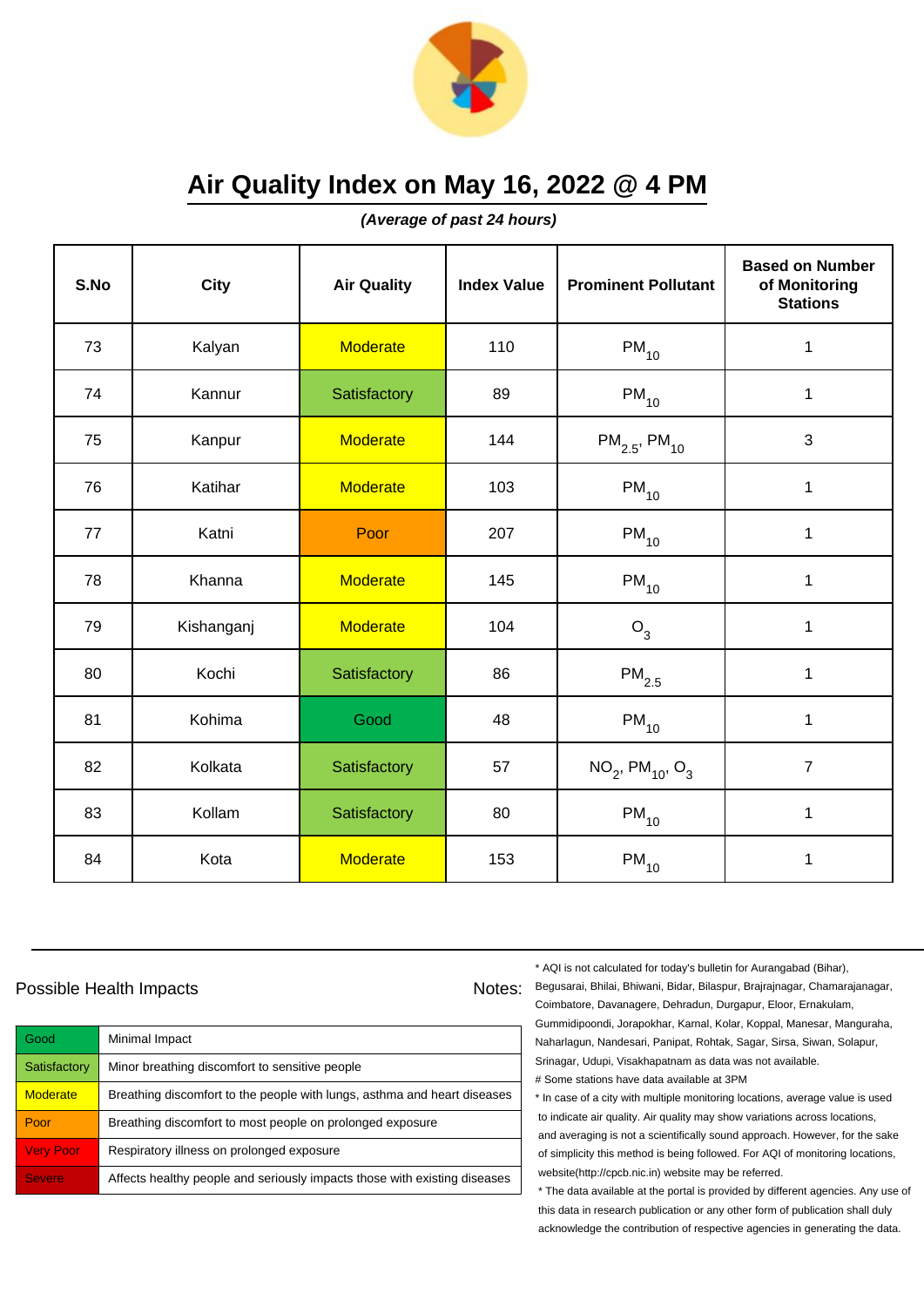

**(Average of past 24 hours)**

| S.No | <b>City</b>      | <b>Air Quality</b> | <b>Index Value</b> | <b>Prominent Pollutant</b>    | <b>Based on Number</b><br>of Monitoring<br><b>Stations</b> |
|------|------------------|--------------------|--------------------|-------------------------------|------------------------------------------------------------|
| 85   | Kozhikode        | Satisfactory       | 64                 | $PM_{10}$                     | 1                                                          |
| 86   | Kurukshetra      | Poor               | 289                | $\mathsf{PM}_{2.5}$           | 1                                                          |
| 87   | Lucknow          | <b>Moderate</b>    | 150                | $PM_{2.5}$ , PM <sub>10</sub> | 6                                                          |
| 88   | Ludhiana         | <b>Moderate</b>    | 144                | $PM_{10}$                     | 1                                                          |
| 89   | Madikeri         | Satisfactory       | 74                 | $PM_{10}$                     | $\mathbf{1}$                                               |
| 90   | Maihar           | Good               | 31                 | $PM_{10}$                     | 1                                                          |
| 91   | Mandi Gobindgarh | Poor               | 281                | $\mathsf{PM}_{2.5}$           | 1                                                          |
| 92   | Mandideep        | Satisfactory       | 53                 | $PM_{10}$                     | 1                                                          |
| 93   | Mandikhera       | <b>Moderate</b>    | 112                | $PM_{10}$                     | 1                                                          |
| 94   | Manglore         | <b>Moderate</b>    | 121                | NO <sub>2</sub>               | $\mathbf{1}$                                               |
| 95   | Meerut           | Poor               | 242                | $PM_{10}$                     | 3                                                          |
| 96   | Moradabad        | <b>Moderate</b>    | 124                | $O_3$ , PM <sub>10</sub>      | $\overline{4}$                                             |

## Possible Health Impacts

| Good             | Minimal Impact                                                            |
|------------------|---------------------------------------------------------------------------|
| Satisfactory     | Minor breathing discomfort to sensitive people                            |
| <b>Moderate</b>  | Breathing discomfort to the people with lungs, asthma and heart diseases  |
| Poor             | Breathing discomfort to most people on prolonged exposure                 |
| <b>Very Poor</b> | Respiratory illness on prolonged exposure                                 |
| <b>Severe</b>    | Affects healthy people and seriously impacts those with existing diseases |

\* AQI is not calculated for today's bulletin for Aurangabad (Bihar),

Notes: Begusarai, Bhilai, Bhiwani, Bidar, Bilaspur, Brajrajnagar, Chamarajanagar, Coimbatore, Davanagere, Dehradun, Durgapur, Eloor, Ernakulam, Gummidipoondi, Jorapokhar, Karnal, Kolar, Koppal, Manesar, Manguraha, Naharlagun, Nandesari, Panipat, Rohtak, Sagar, Sirsa, Siwan, Solapur, Srinagar, Udupi, Visakhapatnam as data was not available. # Some stations have data available at 3PM

> \* In case of a city with multiple monitoring locations, average value is used to indicate air quality. Air quality may show variations across locations, and averaging is not a scientifically sound approach. However, for the sake of simplicity this method is being followed. For AQI of monitoring locations, website(http://cpcb.nic.in) website may be referred.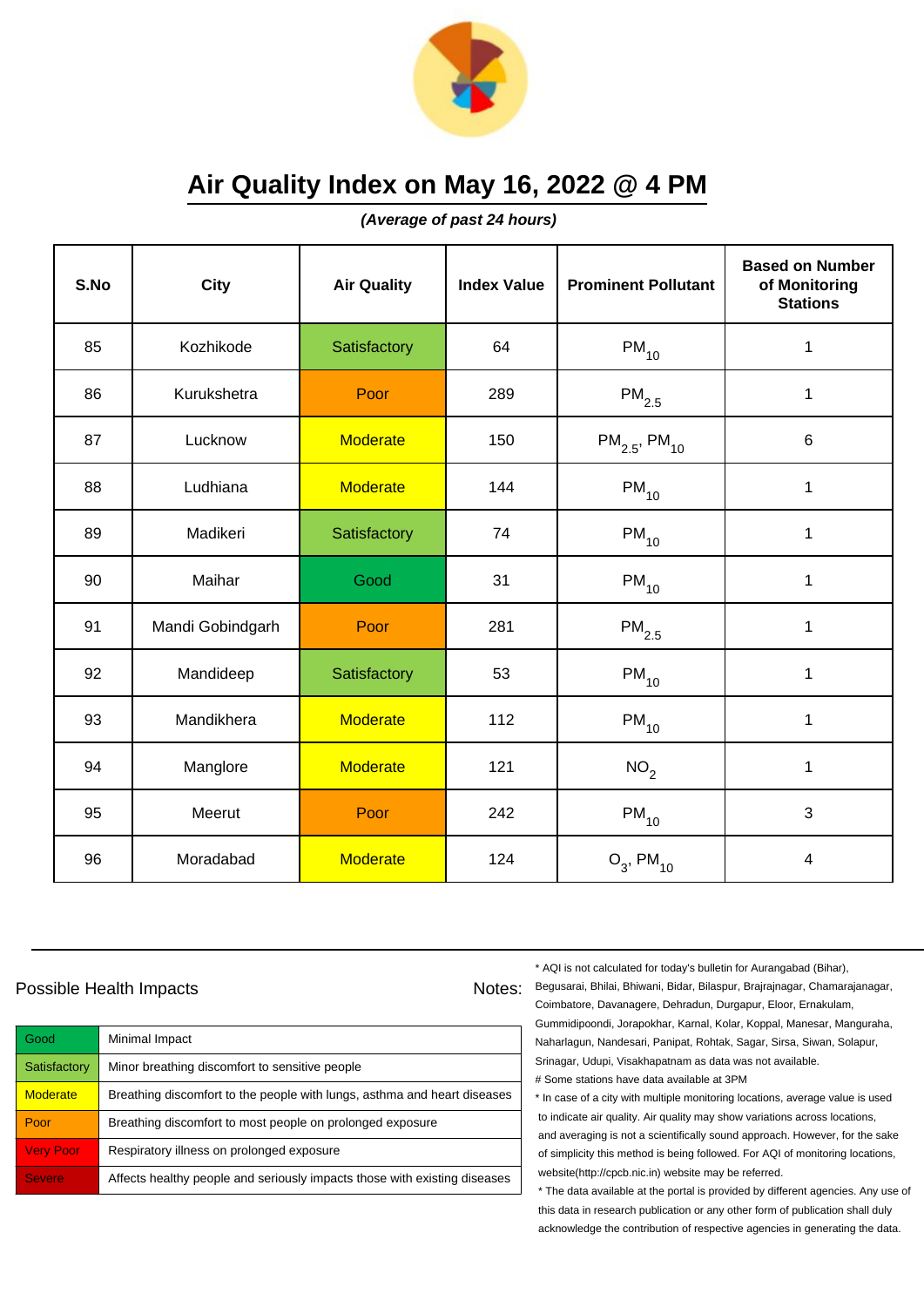

**(Average of past 24 hours)**

| S.No | <b>City</b>   | <b>Air Quality</b> | <b>Index Value</b> | <b>Prominent Pollutant</b>                    | <b>Based on Number</b><br>of Monitoring<br><b>Stations</b> |
|------|---------------|--------------------|--------------------|-----------------------------------------------|------------------------------------------------------------|
| 97   | Motihari      | <b>Moderate</b>    | 103                | $O_3$                                         | 1                                                          |
| 98   | Mumbai        | <b>Moderate</b>    | 131                | $PM_{2.5}$ , NO <sub>2</sub> , O <sub>3</sub> | 14                                                         |
| 99   | Munger        | <b>Moderate</b>    | 166                | $\mathsf{PM}_{2.5}$                           | 1                                                          |
| 100  | Muzaffarnagar | Poor               | 234                | $\mathsf{PM}_{2.5}$                           | 1                                                          |
| 101  | Muzaffarpur   | Satisfactory       | 99                 | $PM_{2.5}$                                    | $\overline{2}$                                             |
| 102  | Mysuru        | Good               | 47                 | $\mathsf{PM}_{10}$                            | 1                                                          |
| 103  | Nagpur        | <b>Moderate</b>    | 104                | $PM_{10}$                                     | 1                                                          |
| 104  | Narnaul       | <b>Moderate</b>    | 186                | $PM_{2.5}$                                    | 1                                                          |
| 105  | Nashik        | Satisfactory       | 68                 | $PM_{10}$                                     | 1                                                          |
| 106  | Navi Mumbai   | <b>Moderate</b>    | 101                | $PM_{10}$ , CO                                | 3                                                          |
| 107  | Noida         | <b>Very Poor</b>   | 343                | $PM_{10}$                                     | $\overline{4}$                                             |
| 108  | Pali          | Poor               | 202                | $\mathsf{PM}_{2.5}$                           | 1                                                          |

## Possible Health Impacts Notes:

Good Minimal Impact Satisfactory | Minor breathing discomfort to sensitive people  $M$ oderate  $\blacksquare$  Breathing discomfort to the people with lungs, asthma and heart diseases **Poor** Breathing discomfort to most people on prolonged exposure Very Poor Respiratory illness on prolonged exposure Severe **Affects healthy people and seriously impacts those with existing diseases**  \* AQI is not calculated for today's bulletin for Aurangabad (Bihar),

Begusarai, Bhilai, Bhiwani, Bidar, Bilaspur, Brajrajnagar, Chamarajanagar, Coimbatore, Davanagere, Dehradun, Durgapur, Eloor, Ernakulam, Gummidipoondi, Jorapokhar, Karnal, Kolar, Koppal, Manesar, Manguraha, Naharlagun, Nandesari, Panipat, Rohtak, Sagar, Sirsa, Siwan, Solapur, Srinagar, Udupi, Visakhapatnam as data was not available. # Some stations have data available at 3PM

\* In case of a city with multiple monitoring locations, average value is used to indicate air quality. Air quality may show variations across locations, and averaging is not a scientifically sound approach. However, for the sake of simplicity this method is being followed. For AQI of monitoring locations, website(http://cpcb.nic.in) website may be referred.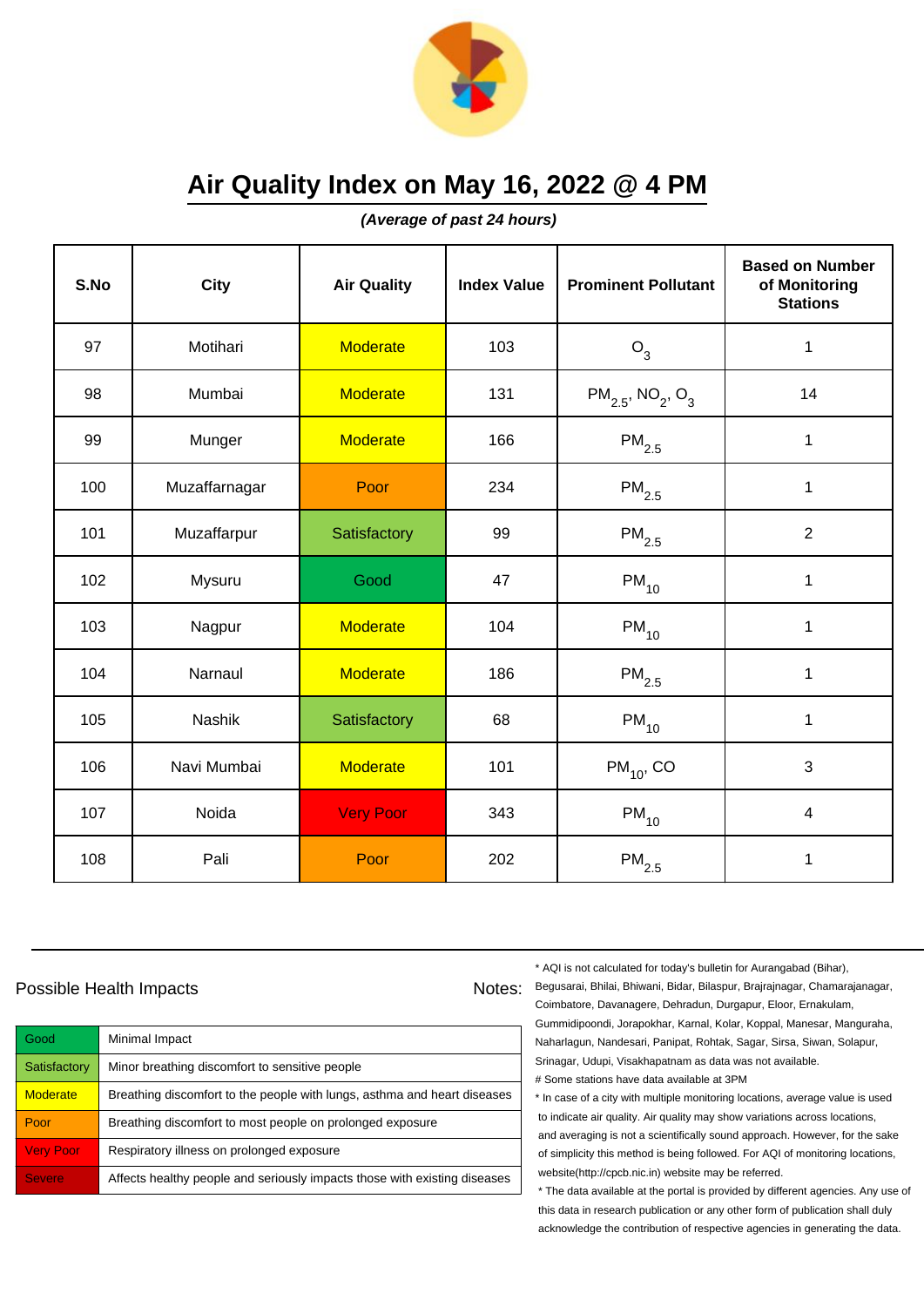

**(Average of past 24 hours)**

| S.No | City              | <b>Air Quality</b> | <b>Index Value</b> | <b>Prominent Pollutant</b>    | <b>Based on Number</b><br>of Monitoring<br><b>Stations</b> |
|------|-------------------|--------------------|--------------------|-------------------------------|------------------------------------------------------------|
| 109  | Palwal            | <b>Moderate</b>    | 183                | $PM_{10}$                     | 1                                                          |
| 110  | Panchkula         | <b>Moderate</b>    | 169                | $PM_{2.5}$                    | 1                                                          |
| 111  | Patiala           | <b>Moderate</b>    | 150                | $\mathsf{PM}_{10}$            | 1                                                          |
| 112  | Patna             | <b>Moderate</b>    | 155                | $PM_{2.5}$ , PM <sub>10</sub> | $6\phantom{1}$                                             |
| 113  | Pithampur         | Satisfactory       | 100                | $PM_{10}$                     | $\mathbf{1}$                                               |
| 114  | Prayagraj         | <b>Moderate</b>    | 118                | $PM_{10}$                     | $\overline{2}$                                             |
| 115  | Puducherry        | Good               | 39                 | $O_3$                         | 1                                                          |
| 116  | Pune              | <b>Moderate</b>    | 127                | $PM_{2.5}$ , PM <sub>10</sub> | $\overline{4}$                                             |
| 117  | Purnia            | <b>Moderate</b>    | 108                | $PM_{2.5}$                    | $\mathbf 1$                                                |
| 118  | Raichur           | <b>Moderate</b>    | 108                | $PM_{10}$                     | 1                                                          |
| 119  | Rajamahendravaram | Good               | 48                 | $PM_{10}$                     | 1                                                          |
| 120  | Rajgir            | <b>Moderate</b>    | 118                | $\mathsf{PM}_{10}$            | 1                                                          |

## Possible Health Impacts

| Good                | Minimal Impact                                                            |
|---------------------|---------------------------------------------------------------------------|
| Satisfactory        | Minor breathing discomfort to sensitive people                            |
| <b>Moderate</b>     | Breathing discomfort to the people with lungs, asthma and heart diseases  |
| Poor                | Breathing discomfort to most people on prolonged exposure                 |
| <b>Very Poor</b>    | Respiratory illness on prolonged exposure                                 |
| Severe <sup>'</sup> | Affects healthy people and seriously impacts those with existing diseases |

\* AQI is not calculated for today's bulletin for Aurangabad (Bihar),

Notes: Begusarai, Bhilai, Bhiwani, Bidar, Bilaspur, Brajrajnagar, Chamarajanagar, Coimbatore, Davanagere, Dehradun, Durgapur, Eloor, Ernakulam, Gummidipoondi, Jorapokhar, Karnal, Kolar, Koppal, Manesar, Manguraha, Naharlagun, Nandesari, Panipat, Rohtak, Sagar, Sirsa, Siwan, Solapur, Srinagar, Udupi, Visakhapatnam as data was not available. # Some stations have data available at 3PM

> \* In case of a city with multiple monitoring locations, average value is used to indicate air quality. Air quality may show variations across locations, and averaging is not a scientifically sound approach. However, for the sake of simplicity this method is being followed. For AQI of monitoring locations, website(http://cpcb.nic.in) website may be referred.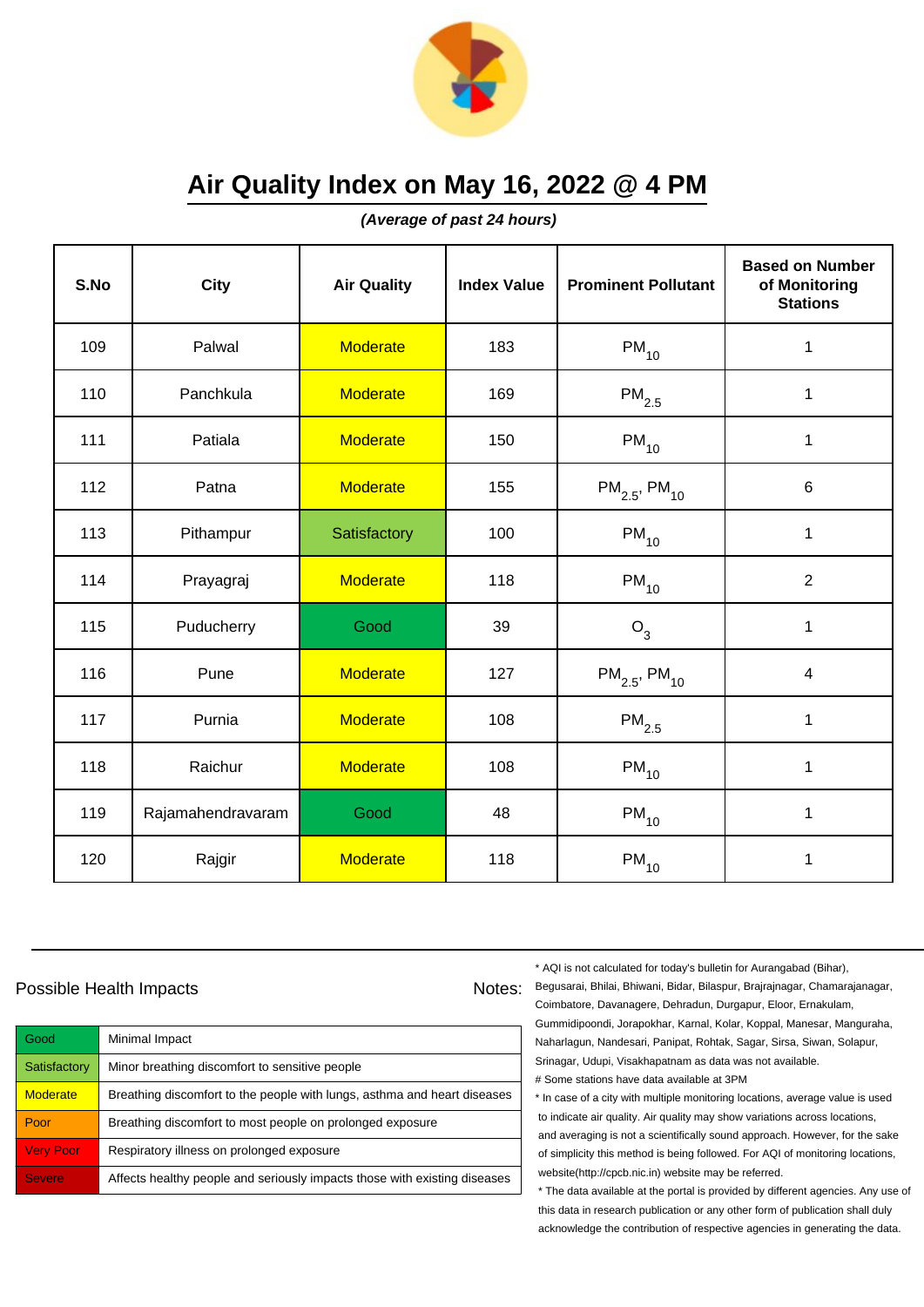

**(Average of past 24 hours)**

| S.No | <b>City</b> | <b>Air Quality</b> | <b>Index Value</b> | <b>Prominent Pollutant</b> | <b>Based on Number</b><br>of Monitoring<br><b>Stations</b> |
|------|-------------|--------------------|--------------------|----------------------------|------------------------------------------------------------|
| 121  | Ramanagara  | Good               | 48                 | $PM_{10}$                  | 1                                                          |
| 122  | Ratlam      | <b>Moderate</b>    | 140                | $PM_{10}$                  | 1                                                          |
| 123  | Rupnagar    | <b>Moderate</b>    | 112                | $\mathsf{PM}_{10}$         | 1                                                          |
| 124  | Saharsa     | Poor               | 209                | $PM_{10}$                  | 1                                                          |
| 125  | Samastipur  | <b>Moderate</b>    | 147                | $PM_{10}$                  | $\mathbf{1}$                                               |
| 126  | Sasaram     | <b>Moderate</b>    | 194                | $O_3$                      | 1                                                          |
| 127  | Satna       | Satisfactory       | 86                 | $PM_{10}$                  | 1                                                          |
| 128  | Shillong    | Satisfactory       | 55                 | NO <sub>2</sub>            | 1                                                          |
| 129  | Shivamogga  | Satisfactory       | 60                 | $PM_{10}$                  | $\mathbf{1}$                                               |
| 130  | Siliguri    | Satisfactory       | 91                 | NO <sub>2</sub>            | 1                                                          |
| 131  | Singrauli   | <b>Moderate</b>    | 129                | $PM_{10}$                  | 1                                                          |
| 132  | Sonipat     | <b>Very Poor</b>   | 337                | $\mathsf{PM}_{10}$         | 1                                                          |

## Possible Health Impacts

| Good             | Minimal Impact                                                            |
|------------------|---------------------------------------------------------------------------|
| Satisfactory     | Minor breathing discomfort to sensitive people                            |
| <b>Moderate</b>  | Breathing discomfort to the people with lungs, asthma and heart diseases  |
| Poor             | Breathing discomfort to most people on prolonged exposure                 |
| <b>Very Poor</b> | Respiratory illness on prolonged exposure                                 |
| <b>Severe</b>    | Affects healthy people and seriously impacts those with existing diseases |

\* AQI is not calculated for today's bulletin for Aurangabad (Bihar),

Notes: Begusarai, Bhilai, Bhiwani, Bidar, Bilaspur, Brajrajnagar, Chamarajanagar, Coimbatore, Davanagere, Dehradun, Durgapur, Eloor, Ernakulam, Gummidipoondi, Jorapokhar, Karnal, Kolar, Koppal, Manesar, Manguraha, Naharlagun, Nandesari, Panipat, Rohtak, Sagar, Sirsa, Siwan, Solapur, Srinagar, Udupi, Visakhapatnam as data was not available. # Some stations have data available at 3PM

> \* In case of a city with multiple monitoring locations, average value is used to indicate air quality. Air quality may show variations across locations, and averaging is not a scientifically sound approach. However, for the sake of simplicity this method is being followed. For AQI of monitoring locations, website(http://cpcb.nic.in) website may be referred.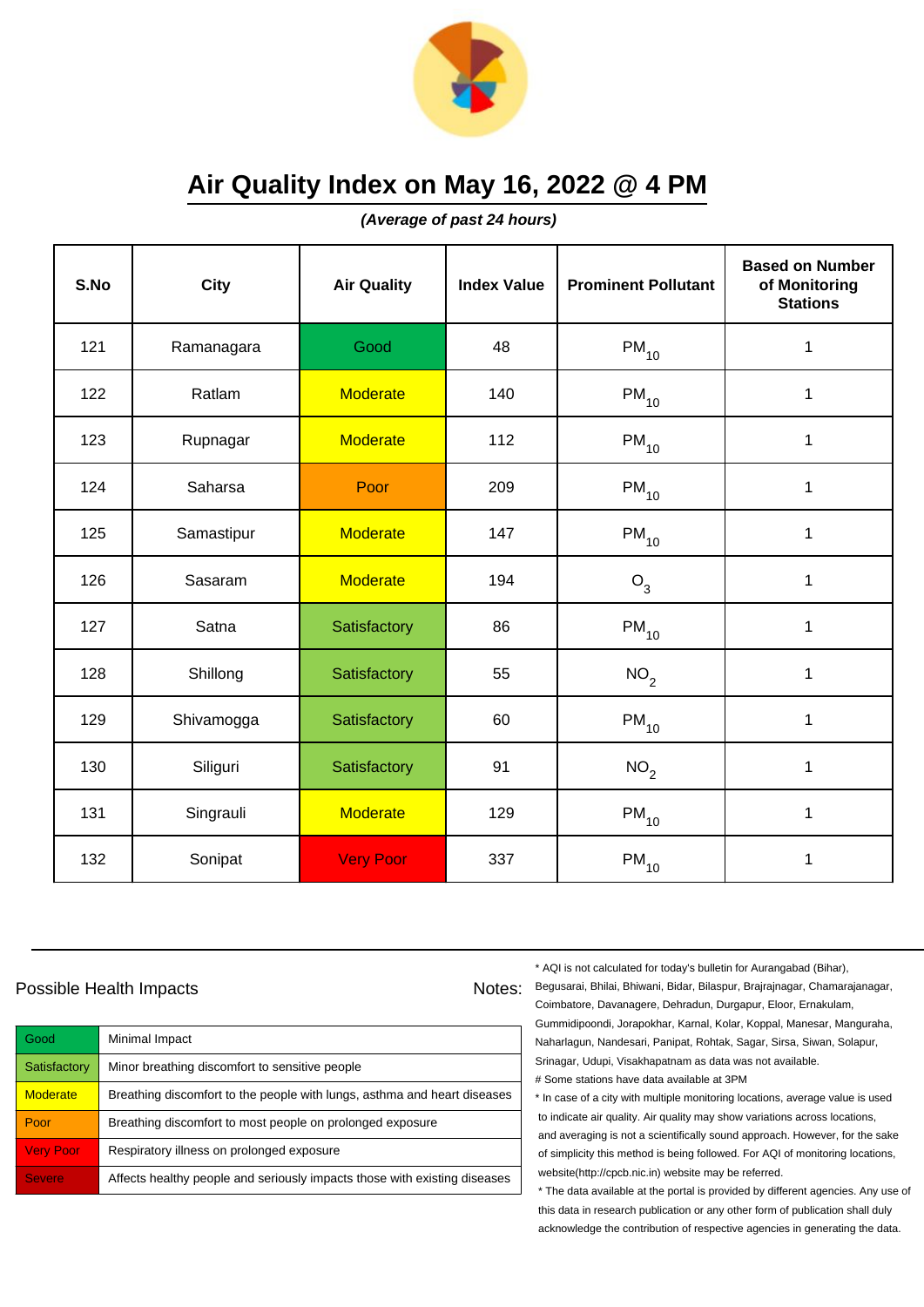

**(Average of past 24 hours)**

| S.No | City               | <b>Air Quality</b> | <b>Index Value</b> | <b>Prominent Pollutant</b> | <b>Based on Number</b><br>of Monitoring<br><b>Stations</b> |
|------|--------------------|--------------------|--------------------|----------------------------|------------------------------------------------------------|
| 133  | Talcher            | Satisfactory       | 57                 | $O_3$                      | 1                                                          |
| 134  | Thane              | <b>Moderate</b>    | 144                | $PM_{10}$                  | 1                                                          |
| 135  | Thiruvananthapuram | Good               | 32                 | CO                         | 1                                                          |
| 136  | Thoothukudi        | Good               | 35                 | O <sub>3</sub>             | 1                                                          |
| 137  | Thrissur           | Good               | 36                 | CO                         | $\mathbf{1}$                                               |
| 138  | Tirupati           | Satisfactory       | 80                 | $PM_{10}$                  | $\mathbf{1}$                                               |
| 139  | Udaipur            | Poor               | 264                | $\mathsf{PM}_{2.5}$        | $\mathbf{1}$                                               |
| 140  | Ujjain             | <b>Moderate</b>    | 167                | $PM_{10}$                  | 1                                                          |
| 141  | Vapi               | Satisfactory       | 79                 | $PM_{10}$                  | 1                                                          |
| 142  | Varanasi           | Satisfactory       | 88                 | $O_3$ , PM <sub>10</sub>   | 3                                                          |
| 143  | Vatva              | <b>Moderate</b>    | 118                | $PM_{10}$                  | 1                                                          |
| 144  | Vijayapura         | Satisfactory       | 55                 | $PM_{10}$                  | 1                                                          |

## Possible Health Impacts

| Good             | Minimal Impact                                                            |
|------------------|---------------------------------------------------------------------------|
| Satisfactory     | Minor breathing discomfort to sensitive people                            |
| <b>Moderate</b>  | Breathing discomfort to the people with lungs, asthma and heart diseases  |
| Poor             | Breathing discomfort to most people on prolonged exposure                 |
| <b>Very Poor</b> | Respiratory illness on prolonged exposure                                 |
| <b>Severe</b>    | Affects healthy people and seriously impacts those with existing diseases |

\* AQI is not calculated for today's bulletin for Aurangabad (Bihar),

Notes: Begusarai, Bhilai, Bhiwani, Bidar, Bilaspur, Brajrajnagar, Chamarajanagar, Coimbatore, Davanagere, Dehradun, Durgapur, Eloor, Ernakulam, Gummidipoondi, Jorapokhar, Karnal, Kolar, Koppal, Manesar, Manguraha, Naharlagun, Nandesari, Panipat, Rohtak, Sagar, Sirsa, Siwan, Solapur, Srinagar, Udupi, Visakhapatnam as data was not available. # Some stations have data available at 3PM

> \* In case of a city with multiple monitoring locations, average value is used to indicate air quality. Air quality may show variations across locations, and averaging is not a scientifically sound approach. However, for the sake of simplicity this method is being followed. For AQI of monitoring locations, website(http://cpcb.nic.in) website may be referred.